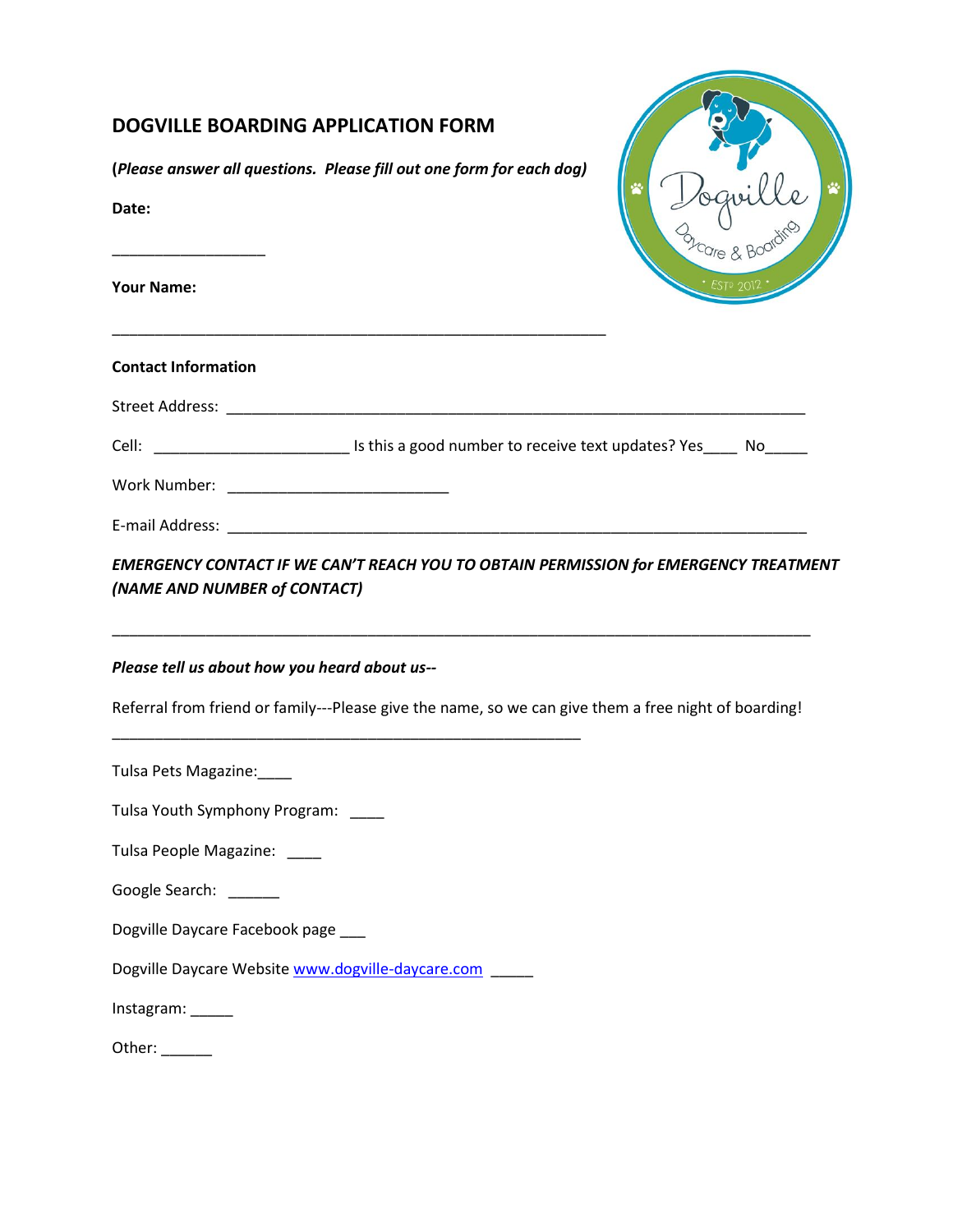### **TELL US ABOUT YOUR DOG**

Does your dog have any physical limitations we should be aware of? If yes, please describe.

Does your dog have any dietary restrictions or allergies we should be aware of? If yes, please describe.

\_\_\_\_\_\_\_\_\_\_\_\_\_\_\_\_\_\_\_\_\_\_\_\_\_\_\_\_\_\_\_\_\_\_\_\_\_\_\_\_\_\_\_\_\_\_\_\_\_\_\_\_\_\_\_\_\_\_\_\_\_\_\_\_\_\_\_\_\_\_\_\_\_\_\_\_\_\_\_\_\_\_\_\_\_ How often do you feed and how much at a time? Once daily \_\_\_\_\_\_Twice daily \_\_\_\_\_Free Feed: \_\_\_\_\_ Are there any Medications to administer while your dog is our guest? If so, please list them below:

What brand and type of food does your dog eat on a regular basis? \_\_\_\_\_\_\_\_\_\_\_\_\_\_\_\_\_\_\_\_\_\_\_\_\_\_\_\_\_\_

| ⊥. |  |
|----|--|
| 2. |  |
| 3. |  |

*If more space or information is needed, please feel free to attach any additional paperwork!*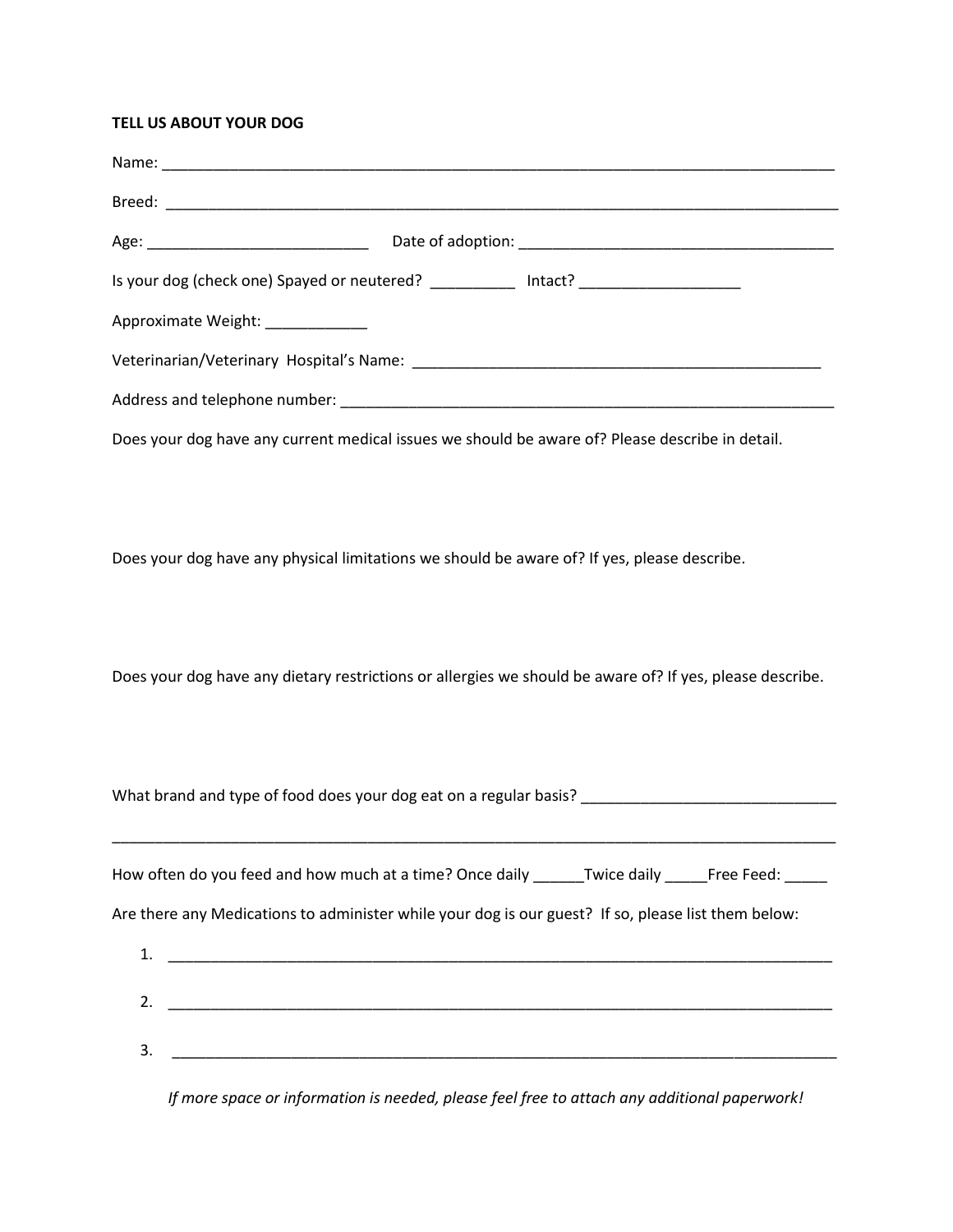Is your dog current on the following vaccinations? \_\_\_\_Rabies \_\_\_\_Distemper/Parvovirus \_\_\_\_\_Bordetella (Kennel Cough) \_\_\_ Canine Influenza

\*\**Effective 7/15/2018, all boarding dogs will be required to be vaccinated for canine influenza with the bivalent (two strain) vaccine. The only exceptions will require your veterinarian's written waiver for health reasons.\*\**

*A COPY OF YOUR DOG'S MOST RECENT VACCINATION RECORD MUST BE SENT TO US FROM YOUR VETERINARIAN PRIOR TO YOUR DOG'S FIRST VISIT TO DOGVILLE. OUR E-MAIL ADDRESS IS*  info@dogville-daycare.com *AND OUR FAX NUMBER IS 918-516-0637. IF YOU ARE APPLYING ONLINE, YOU MAY UPLOAD A CURRENT COPY AT THE END OF THIS APPLICATION. WE PREFER THAT OUR GUESTS RECEIVE AN INTRANASAL BORDETELLA VACCINATION EVERY SIX MONTHS*

Is your dog current on heartworm preventative? Yes No

Is your dog current on monthly flea/tick preventative Yes\_\_\_\_\_\_\_ No

*Please note, If fleas are found on any daycare or boarding dog, a one-time dose of Capstar© will be administered at owner's expense or a flea bath given to the dog at owner's expense, and the dog will be isolated until fleas are no longer detected.*

# **Previous Boarding Experience**

Has your dog ever been boarded before? Yes\_\_\_\_\_\_ No\_\_\_\_\_\_

If yes, was that a positive experience? If not, please explain what we can do to make this a better experience for your dog.

# **Behavioral Questions**

Does your dog warm up to new people immediately, rather quickly, or does your dog need some time?

| Is your dog comfortable with the following actions?                                    |
|----------------------------------------------------------------------------------------|
| Putting your dog's collar on and taking it off: Loves it Tolerates it Frates it        |
| Putting his leash on and taking it off: Loves it _______ Tolerates it _______ Hates it |
| Being picked up, petted, or hugged: Loves it<br>Tolerates it _______ Hates it______    |
| Has your dog ever snapped at, or bitten, a person? Yes No                              |
| Did the incident involve: Male, female, or a child?                                    |
|                                                                                        |

Did the incident involve toys or other possessions? Food? Space, such as a bed, couch, et cetera? Being approached?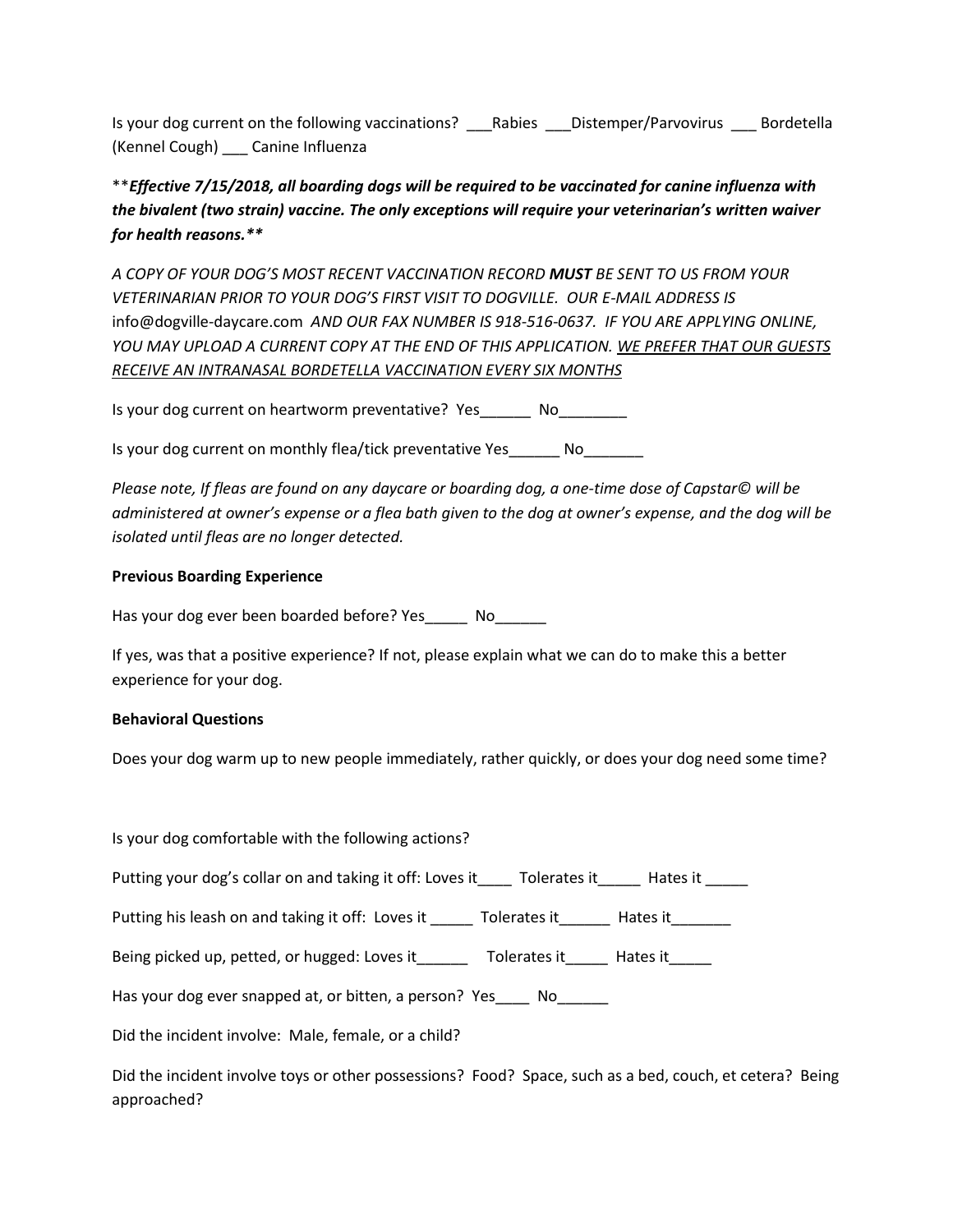Please describe what happened in this situation.

### **Other/Miscellaneous**

Has your dog ever climbed or jumped a fence or barrier? Yes\_\_\_ No\_\_\_\_

Are there any toys or food items that your dog is possessive of or prefers not to share with other dogs or people? If yes, please explain.

Does your dog have any fears we should be aware of? (Ex. Thunderstorms, some people, water, large or small dogs, etc.)

Would you be interested in having your dog attend daycare during their boarding stay at Dogville?

Yes<sup>to</sup> No

Would you rather they experience individual play time with a caregiver in lieu of daycare?

Yes\_\_\_\_\_\_\_\_ No\_\_\_\_\_\_

Are there any items that would make your dog more comfortable during their stay at Dogville? (You are welcome to bring a bed, crate, toys and treats when you check in—be sure you bring their food and medications!)

Is there anything else we need to know about your dog that would help us give them a good boarding experience while staying at Dogville?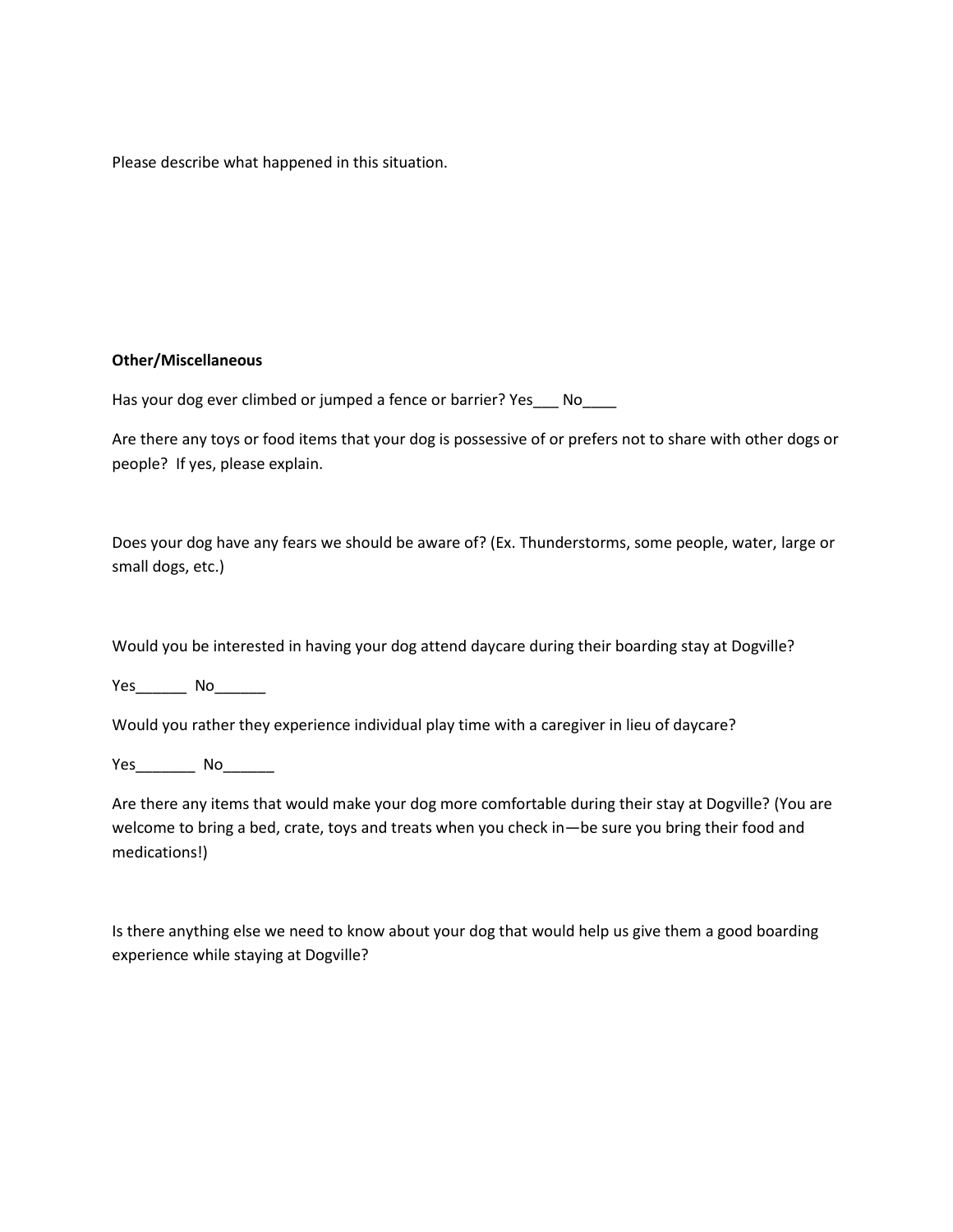#### **Liability Waiver & Policies**

1. **(Dogville Daycare & Boarding)** will endeavor to offer only sound, safe, and responsible care for my dog(s). However, I have been told that in order for my dog(s) at attend daycare or boarding that they must be vaccinated every 6 months for Kennel Cough. I also understand the risks inherent in boarding my dog, including but not limited to interactions with other dogs and potential exposure to disease and parasites and that just because my dog(s) have been vaccinated for kennel cough that does not mean they are 100% protected from getting the disease. Further, I am and will remain responsible for the actions of my dog at all times and I hereby agree to indemnify and hold harmless **(Dogville Daycare & Boarding)** of any and all claims of illness, injury, expense, costs, or damages caused by the actions of my dog while under **(Dogville Daycare & Boarding's)** care. I have been told by **(Dogville Daycare & Boarding)** and understand the inherent risks of owning a dog, including but not limited to the risk of dog bites to myself or others. I recognize that **(Dogville Daycare & Boarding)** is not responsible for any unintentional errors, omissions, or incorrect assertions. I understand that the recommendation of any other product or service is not a guarantee of my satisfaction with that product or service.

2. I authorize emergency medical care to be provided for my dog(s) by the above-named veterinarian, or an appropriate alternate to be determined by (Dogville Daycare & Boarding) in the event that my regular veterinarian is not available or that closer care is required. I will reimburse (Dogville Daycare & Boarding) for any charges related to emergency care.

 I authorize **(Dogville Daycare & Boarding)** to administer or seek 1st aid and resuscitative care for my dog(s) as determined appropriate by **(Dogville Daycare & Boarding)** and I agree to indemnify and hold harmless **(Dogville Daycare & Boarding)** for all and any results thereof.

 I DO NOT authorize **(Dogville Daycare & Boarding)** to administer or seek 1st aid and resuscitative care for my dog(s) as determined appropriate by **(Dogville Daycare & Boarding)** and I agree to indemnify and hold harmless **(Dogville Daycare & Boarding)** for all and any results thereof.

#### 3. Payment Policy:

Payment is due at the time dog(s) is/are picked up from Dogville. Credit cards and cash are accepted for payment. Checks *must* be pre-approved by management. Returned checks will be charged a \$25 fee.

4. Cancellation Policy:

Cancellations are to be submitted at least 24 hours in advance of reservation.

5. Grooming Policy:

Any dog that arrives with fleas will be given a dose of Capstar at owner's expense (\$25/dose) or given a flea bath and kept quarantined from other dogs until fleas are gone.

6. Stress-induced diarrhea. I understand that boarding dogs may arrive with or develop diarrhea as a condition of stress related to separation from an owner and the uncertainty of the owner's return. This may result in a need to supplement or modify the dog's normal diet with products that contain high fiber content and probiotics to regain the normal balance of intestinal flora during a prolonged stay. When this occurs, I understand that I will be notified by Dogville staff and that there will be an additional charge for each feeding containing these ingredients. If the diarrhea progresses to the point that medical intervention is needed, I will be informed by Dogville Staff (or my emergency contact will be notified in the event I cannot be reached) and I will be responsible for any additional costs related to veterinary care or prescribed medication.